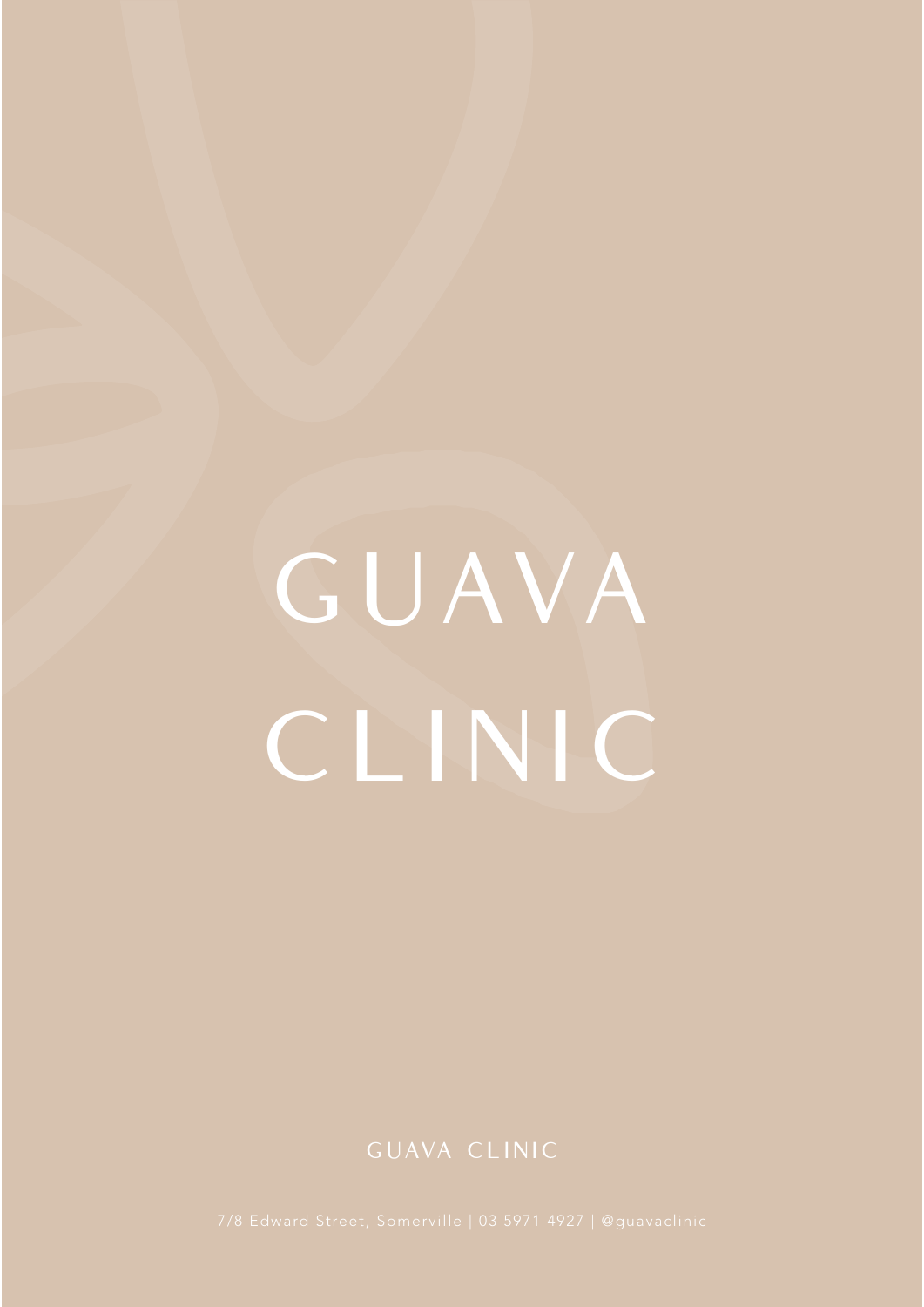# PRIN LYMPHATIC ENZYME THERAPY

| LYMPHATIC ENZYME LEVEL ONE ~ 60MINS                        | \$140 |
|------------------------------------------------------------|-------|
| Standard Lymphatic                                         |       |
| LYMPHATIC ENZYME LEVEL TWO ~75MINS                         | \$180 |
| Includes an enzyme exfoliation or suitable skin peel       |       |
| LYMPHATIC ENZYME LEVEL THREE ~ 90MINS                      | \$220 |
| Includes a double enzyme exfoliation or suitable skin peel |       |
|                                                            |       |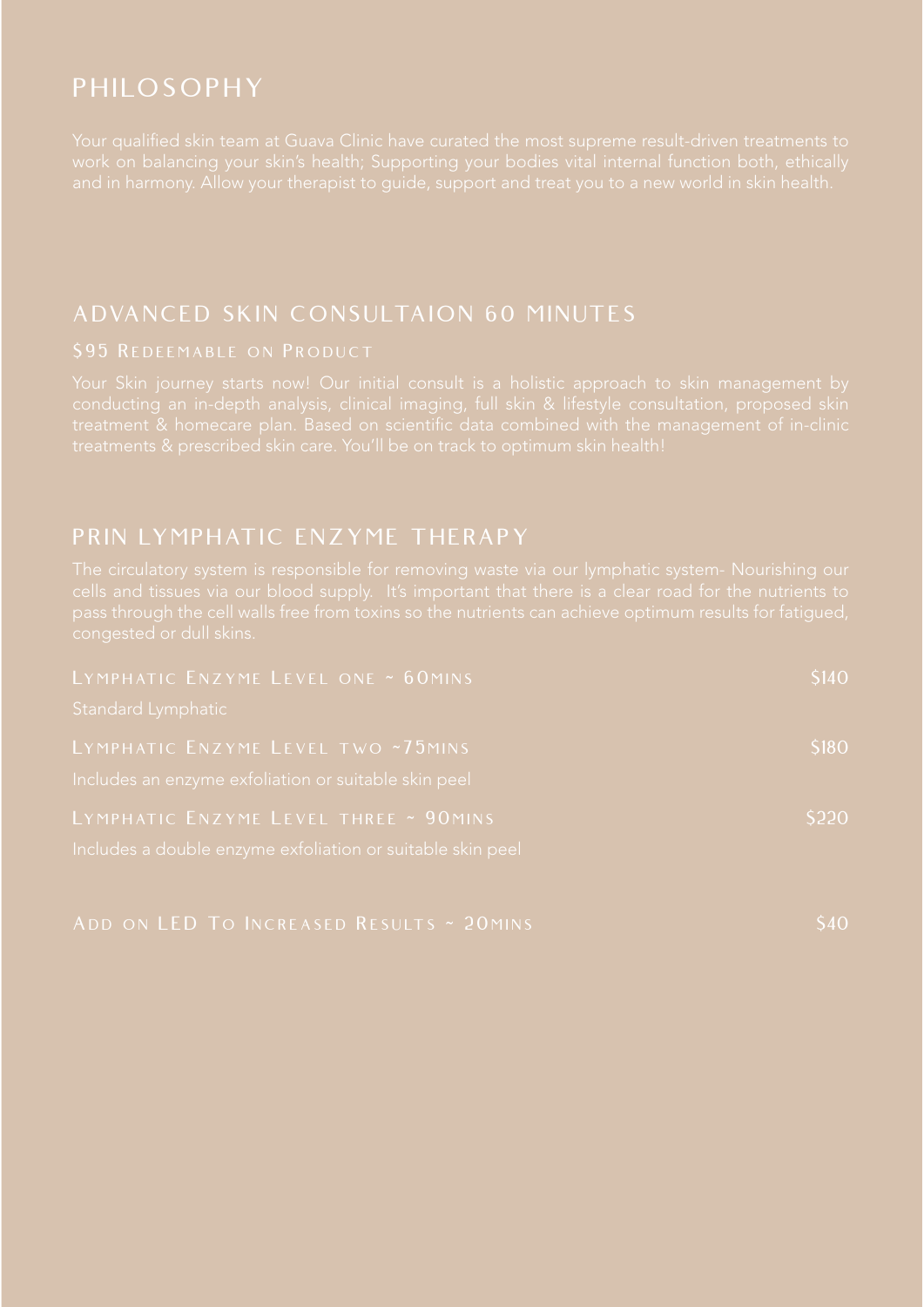# DERMAVIDUALS BESPOKE HOLISTIC FACIALS

### Rebuild the structure and integrity of your skin.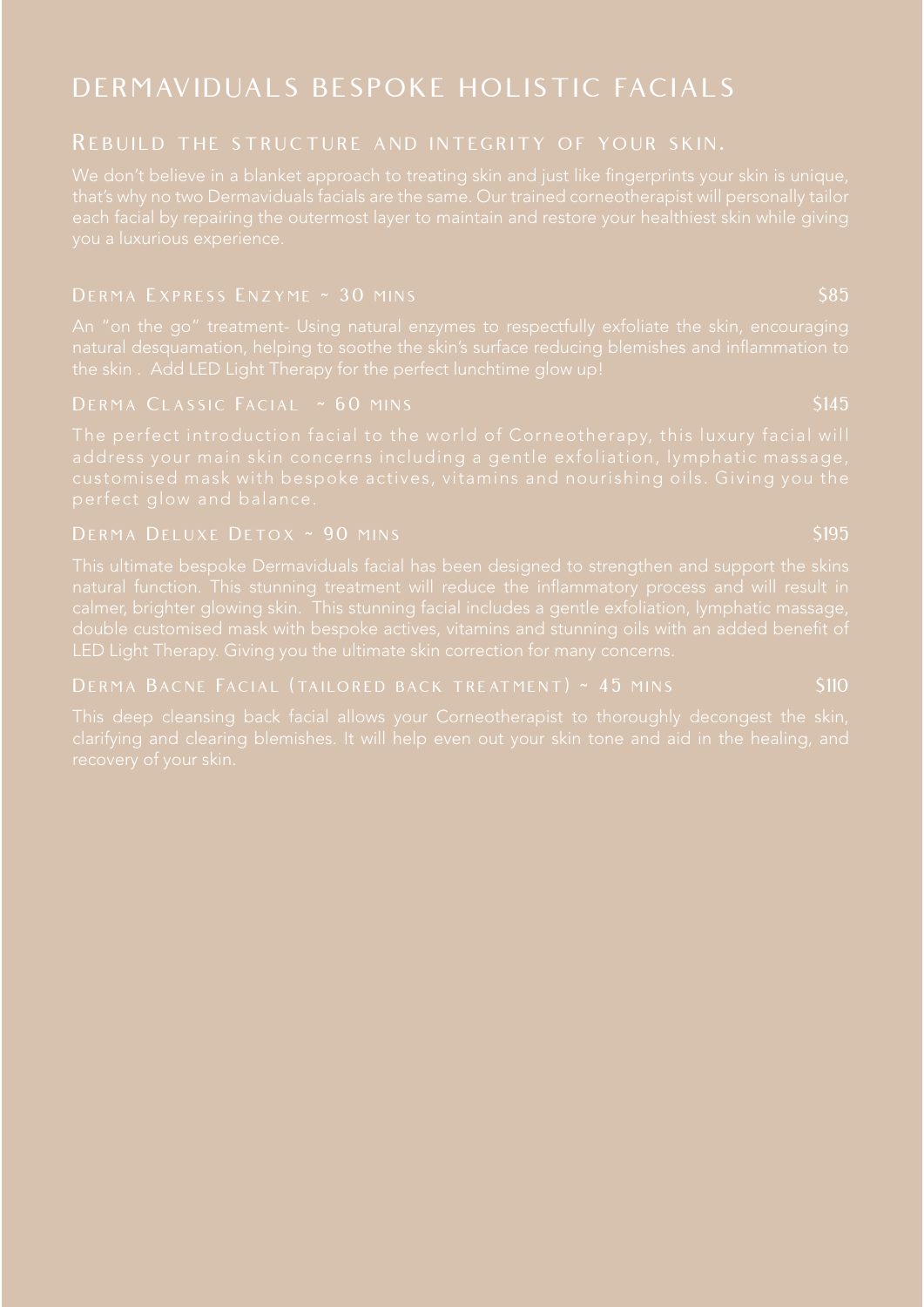# O COSMEDICS

### PRO DERMAL PLANNING & ADVANCED POWER PEELING

| <b>COURSE OF 3 TREATMENTS</b> | \$275 |
|-------------------------------|-------|
| <b>COURSE OF 6 TREATMENTS</b> | \$550 |

### BIO WHITE PEEL - SKIN PREP & ANALYSIS REQUIRED \$125

### RETINOL PEEL - SKIN PREP & ANALYSIS REQUIRED **\$125** STONE \$125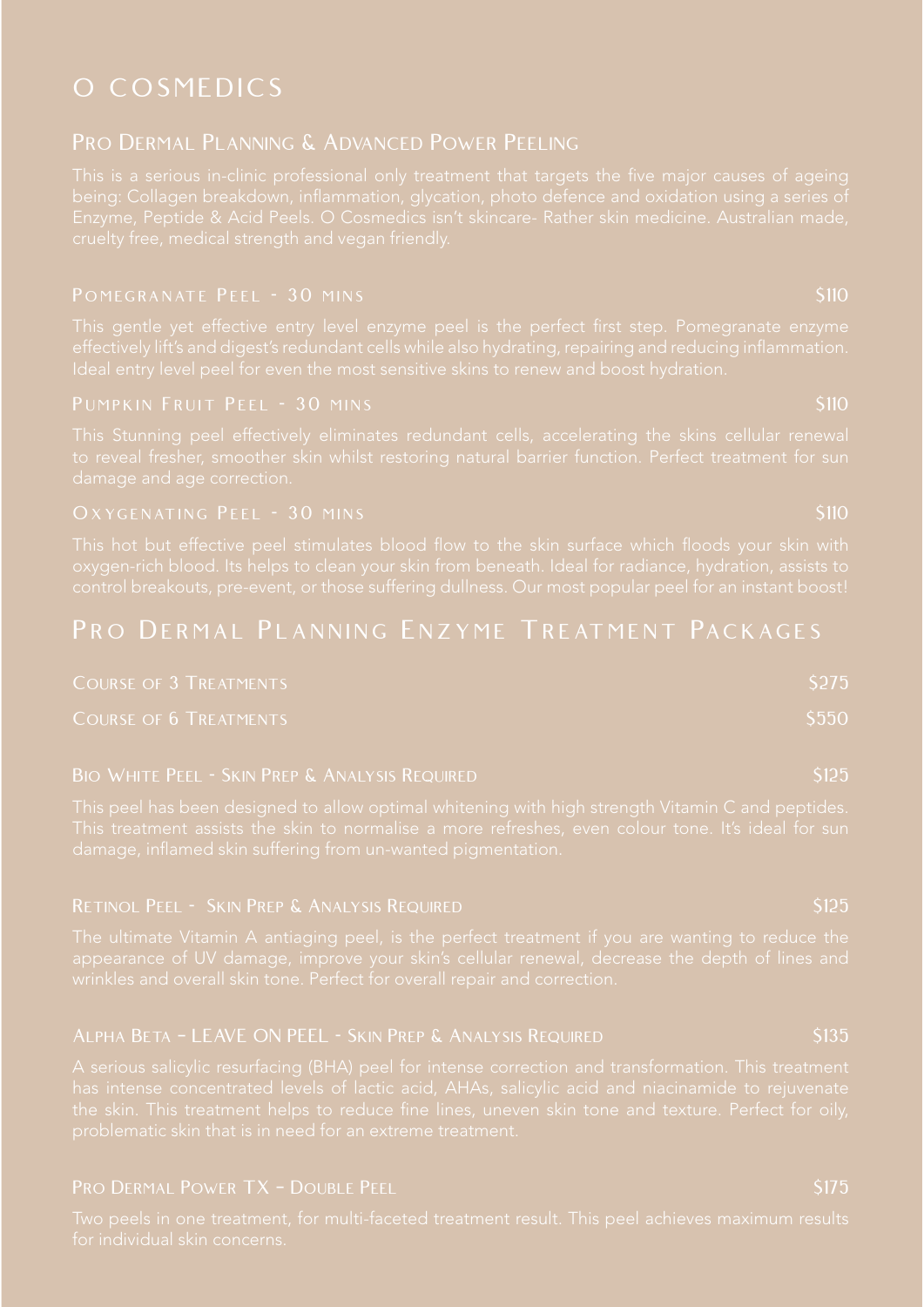# DERMAPEN 4 ADVANCED SKIN NEEDLING

|                  | <b>DERMAPEN 4 1ST TREATMENT</b>                                                                                                                                            | \$395  |
|------------------|----------------------------------------------------------------------------------------------------------------------------------------------------------------------------|--------|
| Includes:        |                                                                                                                                                                            |        |
| $\ddot{\bullet}$ | <b>Advanced Skin Analysis</b><br>1st Derma Pen Treatment Full Face including eye lids and lips<br>5 Days Home Care Pack<br>Follow Up Enzyme & LED 7-10 Days post treatment |        |
|                  | <b>DERMAPEN 4 FULL FACE</b>                                                                                                                                                | \$350  |
| Includes:        |                                                                                                                                                                            |        |
|                  | Derma Pen Treatment Full Face<br>5 Days Home Care<br>Follow Up Enzyme & LED 7-10 Days post treatment                                                                       |        |
|                  | DERMAPEN 4 NECK & DÉCOLLETAGE                                                                                                                                              | \$350  |
| Includes:        |                                                                                                                                                                            |        |
|                  | Derma Pen Treatment Neck & Décolletage<br>5 Days Home Care<br>Follow Up Enzyme & LED 7-10 Days post treatment                                                              |        |
|                  | DERMAPEN 4 ~ ADD ON AREAS:                                                                                                                                                 |        |
|                  | Neck & Décolletage                                                                                                                                                         | \$150  |
| Hands            |                                                                                                                                                                            | \$40   |
|                  | Fore Arms & Hands                                                                                                                                                          | \$100  |
| Hair Line        |                                                                                                                                                                            | \$50   |
|                  | SPECIALISED NEEDLING ~ DERMAPEN 4 ~ BY CONSULTATION ONLY                                                                                                                   |        |
| $\bullet$        | <b>Scalp Rejuvenation</b><br><b>Scar Revision</b><br>Stretch Marks ~ Areas - Abdomen, Hips, Bust, Thighs                                                                   |        |
|                  | <b>DERMAPEN TREATMENT PACKAGES</b>                                                                                                                                         |        |
|                  | Course of 3 Treatments – includes face, neck & décolletage (saving \$450)                                                                                                  | \$1050 |
|                  | Course of 6 Treatments – includes face, neck & décolletage (saving \$900)                                                                                                  | \$2100 |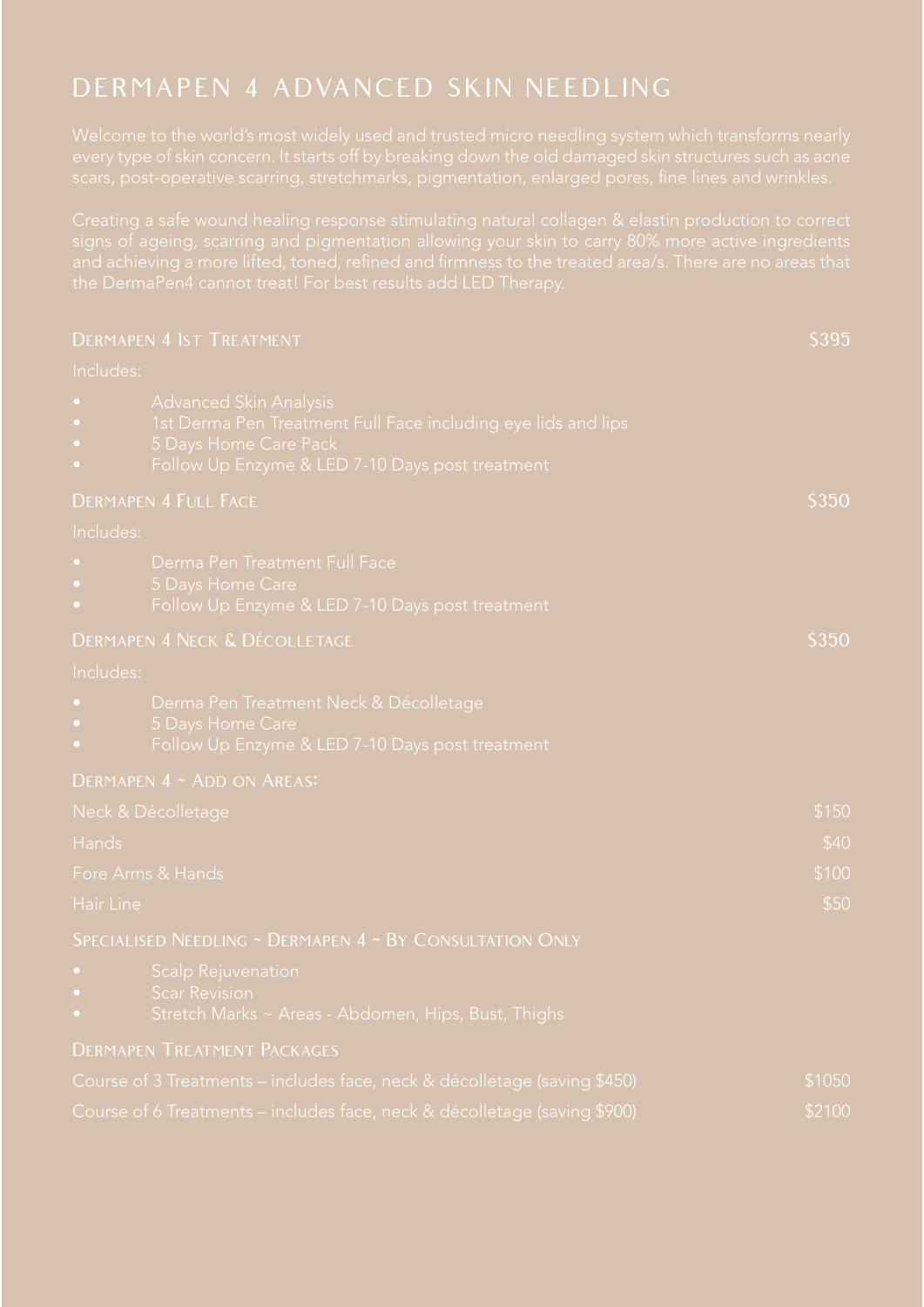# SKIN MED ULTRA LED & INFRA-RED LIGHT THERAPY

| Express LED                               | \$80  |
|-------------------------------------------|-------|
| Add on LED to any facial: 20 Mins         | \$40  |
| Course of 6 Express LED (1 comp session)  | \$400 |
| Course of 12 Express LED (2 comp session) | \$800 |

| Light Therapy LED            | \$40        |
|------------------------------|-------------|
| <b>Extractions</b>           | $*From $25$ |
| Alga Mask                    | \$30        |
| Epi Nouvelle Mask            | \$30        |
| Gua Sha anti-fatigue massage | \$40        |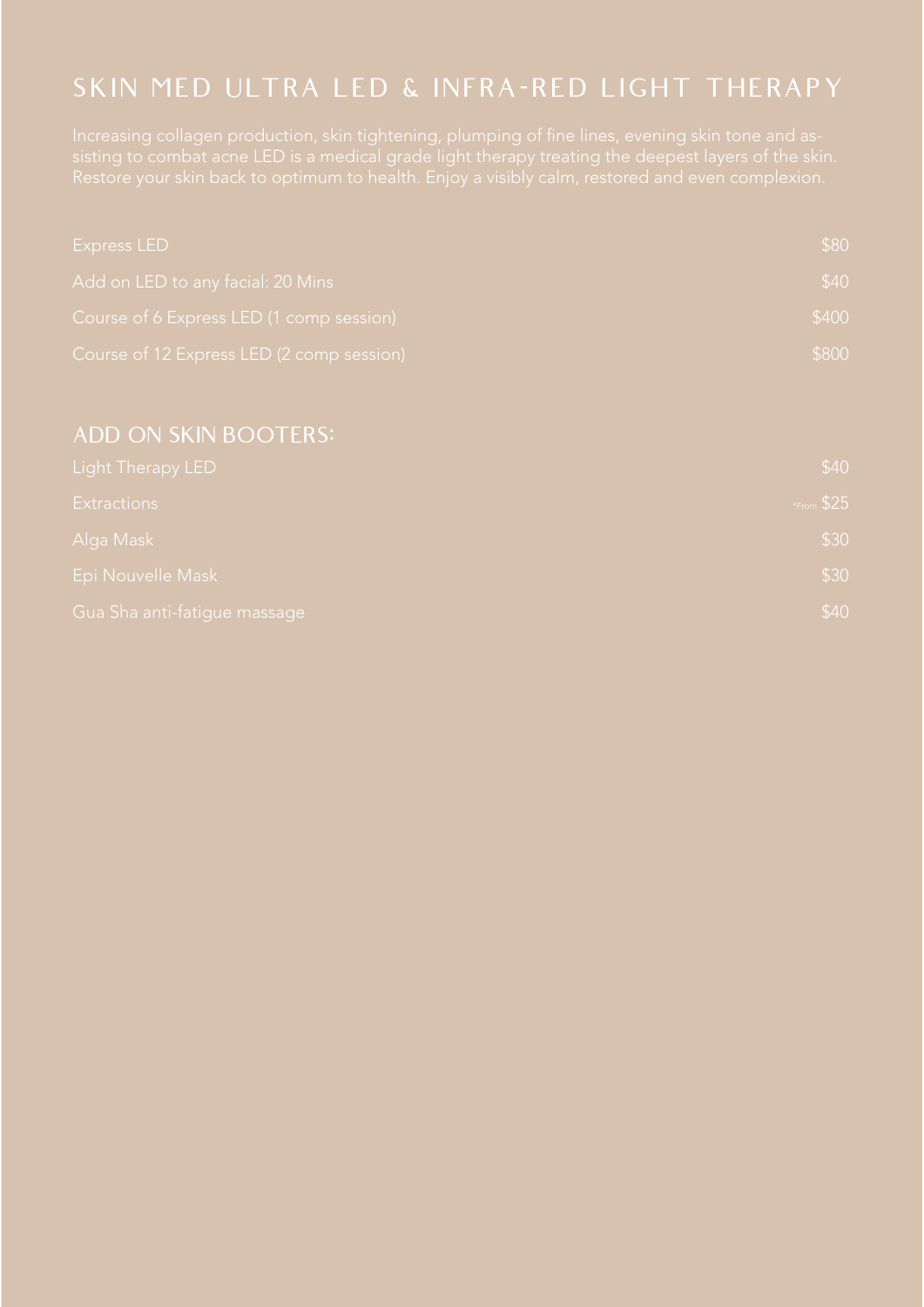# B E A U T Y

### **HENNA**

| Henna Brows         | \$40 |
|---------------------|------|
| Hanna Brows and Way | こコン  |

### LVL COLLAGEN LASH LIFT & TINT

### BROW SCULPTING

| Eyebrow Reshape | \$45 |
|-----------------|------|
| Eyebrow Tidy    | \$25 |
| Eyebrow Tint    | \$25 |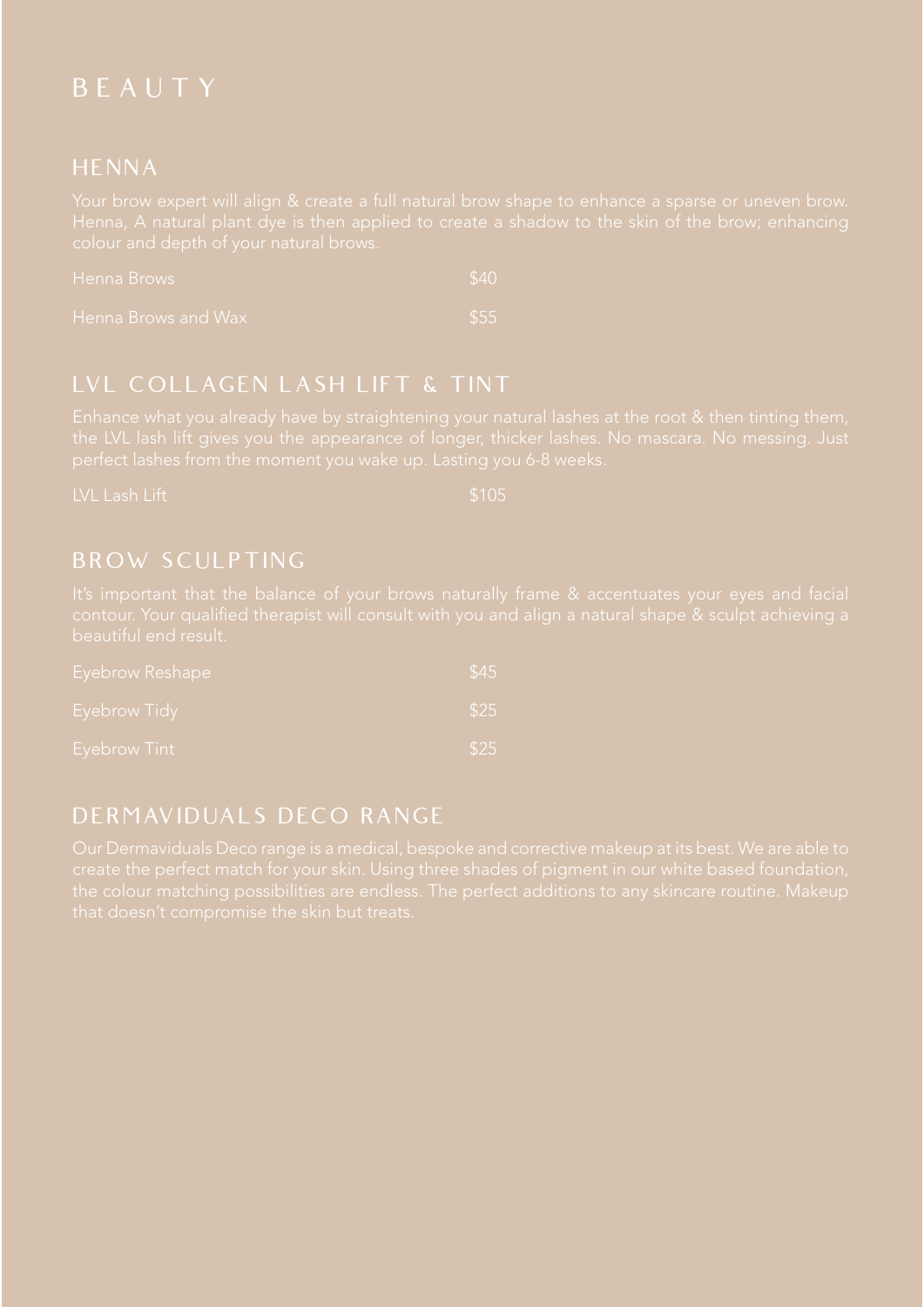# CLINIC BOOKING POLICIES

# APPOINTMENTS

# APPOINTMENT CONFIRMATIONS

# DEPOSITS

# CANCELLATIONS